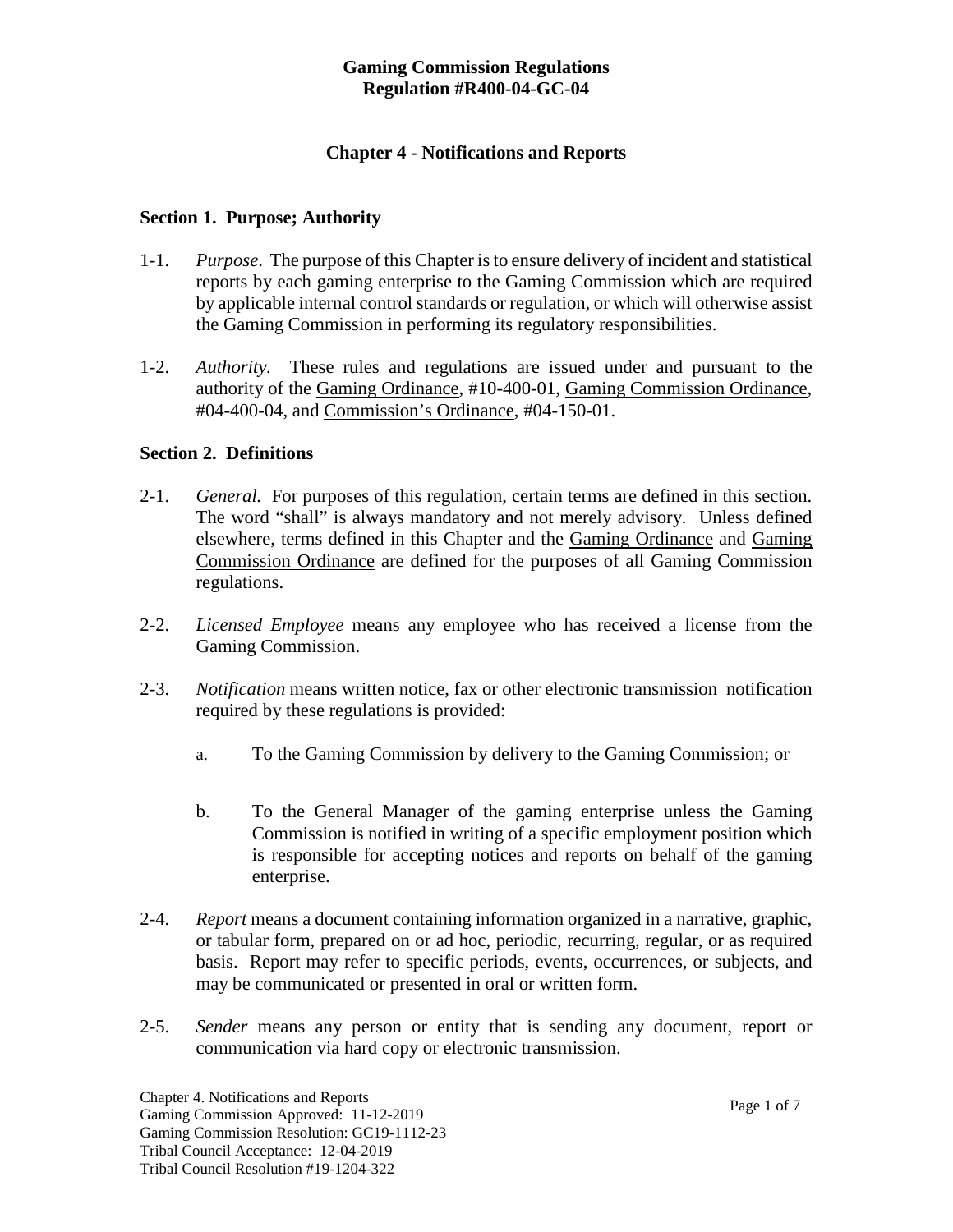- 2-6. *Gaming Device Conversion* means the alteration, re-programming or replacement of a game program EPROM or other equivalent game software media to change the game program or denomination of any gaming device.
- 2-7. *Gaming Device Change* means the physical replacement of a gaming device with a new machine or movement of a gaming device to a new location on the floor of a gaming enterprise.
- 2-8 *Gaming Device Upgrade* means the replacement of gaming device software with a newer version of the same software; this does not change game theme, payout or game operation.

## **Section 3. Submission of Required Notifications and Reports**

- 3-1.Notifications and reports must be delivered to the Gaming Commission. During non-operational hours of the Gaming Commission, the notifications and reports shall be placed in the mailbox outside the Gaming Commission office unless delivered electronically.
- 3-2. It is the responsibility of the sender to verify the delivery/receipt of any electronically delivered report, document or communication to the Gaming Commission.

# **Section 4. Slot Notifications**

- 4-1.*Slot Device Change*
	- a. Prior to moving any gaming device to a new location on the gaming floor of any gaming enterprise or changing the orientation of a gaming device, a representative of the gaming enterprise shall provide twenty-four (24) hours' notice to the Gaming Commission.
	- b. The notification to the Gaming Commission must include a complete list of the gaming devices proposed to be moved or re-positioned, including the number assigned to such gaming device(s) and the proposed new location(s).
	- c. Prior to any software upgrades, a representative of the gaming enterprise shall provide twenty-four (24) hours' notice to the Gaming Commission.

### 4-2.*Replacement of Gaming Device; Addition of New Gaming Device*

a. Prior to replacing any gaming device on the gaming floor, or adding a new gaming device to the gaming floor, the gaming enterprise shall provide five (5) calendar days' notice to the Gaming Commission.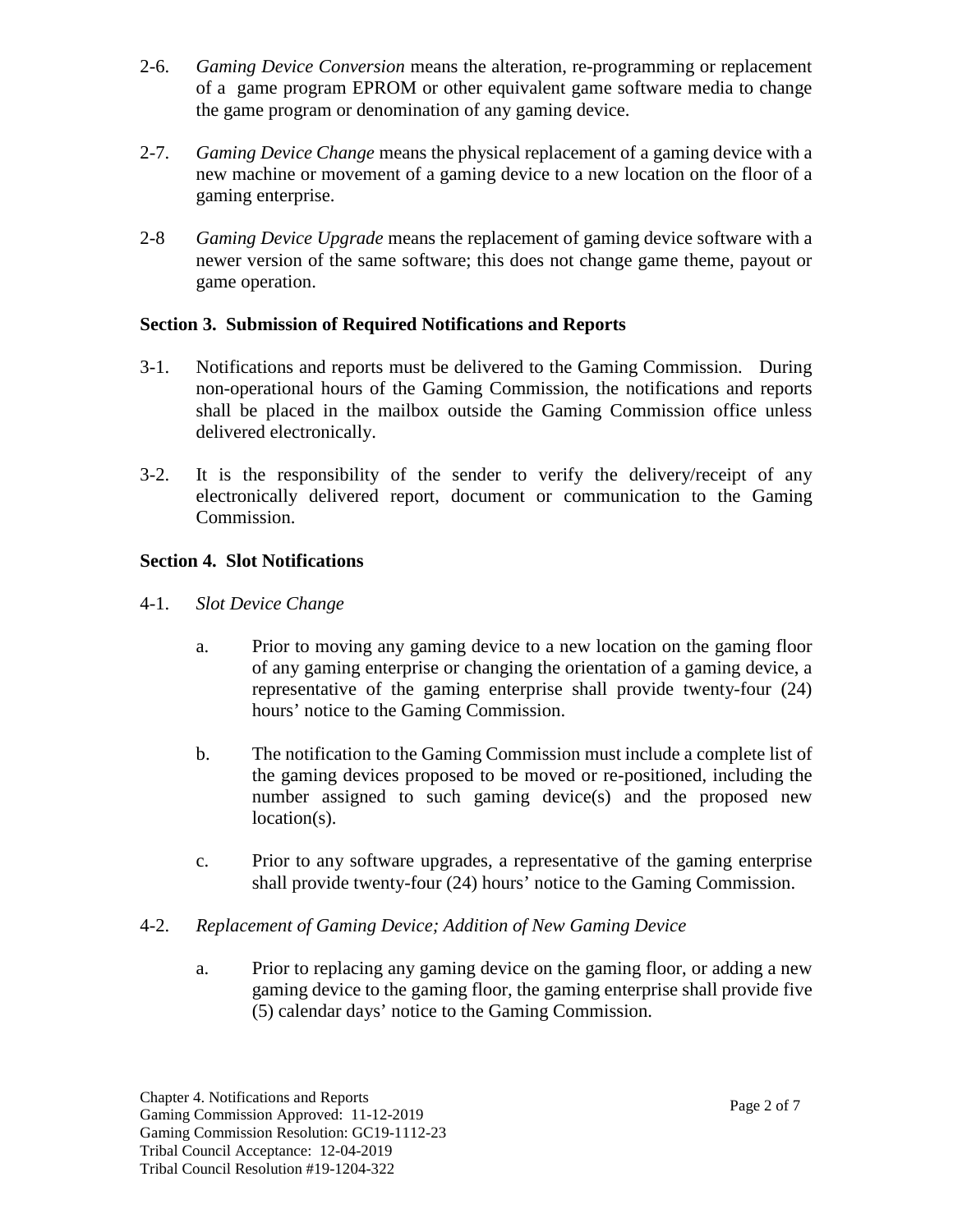b. The notification to the Gaming Commission must include a list of the gaming device(s) proposed to be replaced, including the number assigned to such gaming device(s), the location(s), the theme of the new gaming device, the manufacturer, par sheets, specific pay table identification, approval letters, software type, software number(s) and any other information requested by the Gaming Commission or its staff.

## 4-3.*Gaming Device Game Conversion*

- a. Prior to conversion of any gaming device game or denomination conversion, the gaming enterprise shall provide not less than five (5) calendar days' notice to the Gaming Commission.
- b. The notification to the Gaming Commission must include a list of the gaming device(s) proposed to be converted, including the number assigned to such gaming device(s), the location(s), the name of the new game, the manufacturer, par sheets, specific pay table identification, approval letters, software type, software number(s) (if applicable) and any other information required by the Gaming Commission or its staff.

## **Section 5. Table Games Notifications**

- 5-1.*New Table Games.* Before any new table game is introduced at a gaming enterprise, the gaming enterprise must complete the following requirements:
	- a. An Agenda Request seeking approval must be submitted to the Gaming Commission not less than twenty (20) calendar days prior to the proposed start date.
	- b. All proposed rules and procedures must accompany the Agenda Request submission.
- 5-2.*Table Moves.* Before any existing table game is moved to a new location on the gaming floor, the Gaming Commission must have received not less than twentyfour (24) hours' advance notice. The Gaming Commission must also verify appropriate surveillance coverage prior to the game re-opening.

### **Section 6. Camera Coverage Notification**

- 6-1. *Existing Camera Coverage.* The gaming enterprise shall provide the Gaming Commission with three (3) calendar days advance notice for requests changes (add, remove, reset, etc.) to camera coverage.
- 6-2. Where any change to camera coverage is not requested three (3) calendar days in advance, the gaming enterprise shall be charged \$1,000.00 to cover costs associated with the change.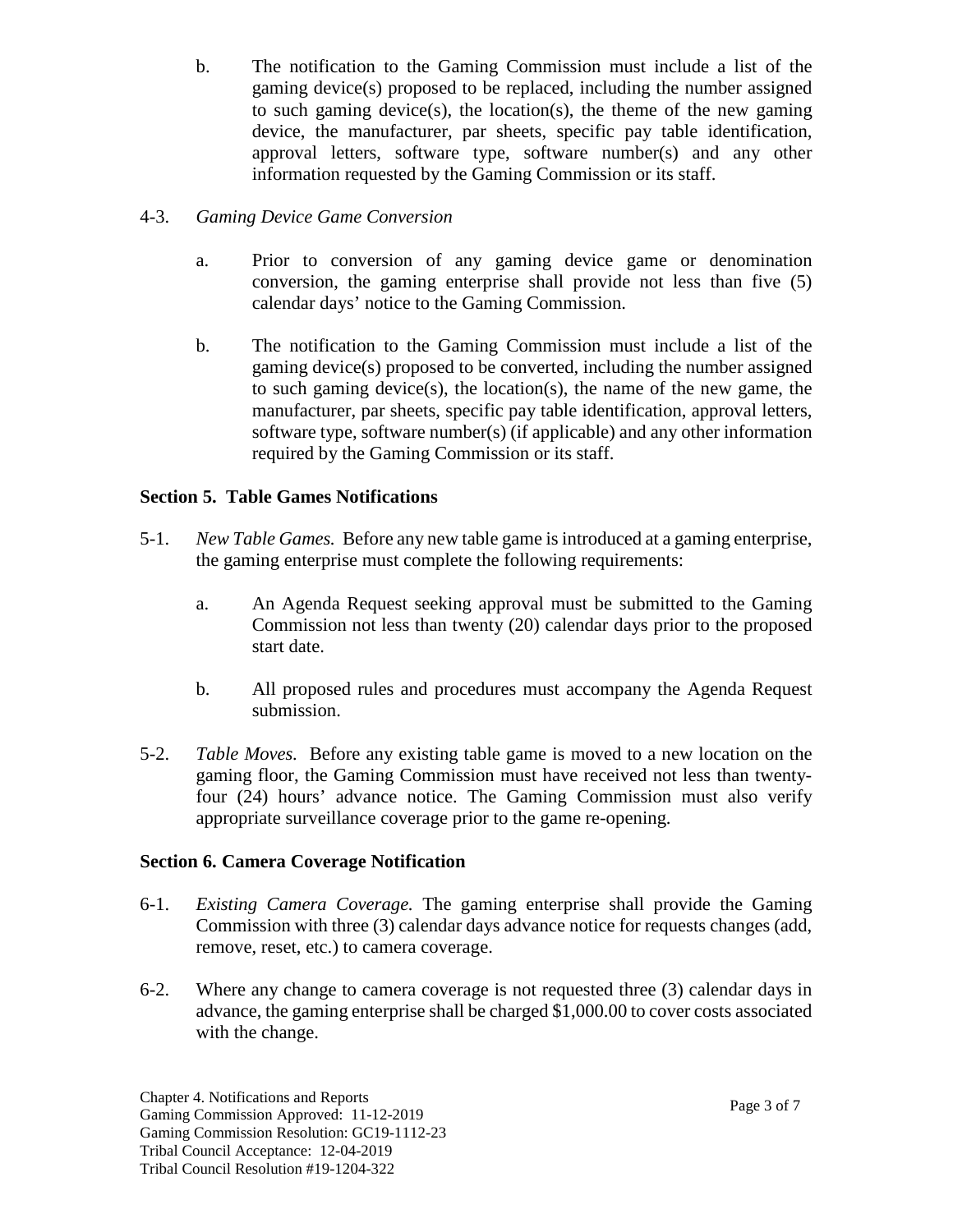6-3. The gaming enterprise shall confirm with the Surveillance Department that any addition of signage, movement of gaming devices, or introduction of new equipment to the gaming floor does not inhibit current camera coverage and does not inhibit coverage once cameras are adjusted prior to the use of such items or equipment.

### **Section 7. Accounting and Auditing Reports**

- 7-1. The gaming enterprise shall ensure that the Gaming Commission is provided copies of the following reports as prescribed below.
- 7-2. The types of reports identified in this Section are the more significant ones noted in the Tribal Minimum Internal Controls (TMICS); however, there are other reports that the Tribal Minimum Internal Controls (TMICS) require the gaming enterprise to generate and forward to the Gaming Commission.

| <b>Report Type</b> |    |                                                                                                                                                                                                                                   | <b>Time for Receipt of Report</b>                              |
|--------------------|----|-----------------------------------------------------------------------------------------------------------------------------------------------------------------------------------------------------------------------------------|----------------------------------------------------------------|
|                    |    | a. Security Incident Reports                                                                                                                                                                                                      | Within three (3) calendar days of report.                      |
|                    |    | <b>b.</b> Variance Reports<br>1. Cage Variances (individual counts; reports<br>of investigation of discrepancies) (TMICS 7-<br>$4(c)$ and $20-3(c)$                                                                               |                                                                |
|                    |    | 2. Gaming Device Variances (including coin-<br>to-drop meter reading vs. actual drop; actual<br>currency drop vs. bill-in meter reading and<br>exception report inspection/investigation<br>reports) (TMICS 6-9 (g)and 20-3 (b)); | Daily submittal by 4:00 p.m.<br>the<br>following calendar day. |
|                    |    | 3. Daily recap for table games (TMICS 20-3)<br>(a)                                                                                                                                                                                |                                                                |
|                    |    | c. Accounting and Auditing Standards Reports                                                                                                                                                                                      | Monthly (on the $20th$ of each month.)                         |
|                    |    | reconciliation<br>1. Monthly<br>of<br>cage<br>accountability to general ledger (TMICS 20-<br>3(c) (1)                                                                                                                             | *Monthly (by the $21st$ of the following<br>month).            |
|                    | 2. | Monthly trial balance of accounts receivable<br>reconciled to general ledger;                                                                                                                                                     | **Within five (5) days of the billing                          |
|                    |    | 3. *Copy of the unaudited monthly financial<br>statements                                                                                                                                                                         | cycle.                                                         |
|                    | 4. | **Copy of the gaming enterprises credit<br>$card(s)$ activity                                                                                                                                                                     | *** Quarterly (by the $25th$ of January,                       |
|                    |    | 5. Copy of all external audits, reviews, and<br>assessments (Title 31), including the 401K                                                                                                                                        | April, July, and October)                                      |
|                    |    | audit                                                                                                                                                                                                                             | Submittal within three (3) calendar days                       |
|                    | 6. | ***Minimum Bankroll Calculation<br>and<br>support                                                                                                                                                                                 | following written request by the Gaming<br>Commission.         |

Chapter 4. Notifications and Reports Gaming Commission Approved: 11-12-2019 Gaming Commission Resolution: GC19-1112-23 Tribal Council Acceptance: 12-04-2019 Tribal Council Resolution #19-1204-322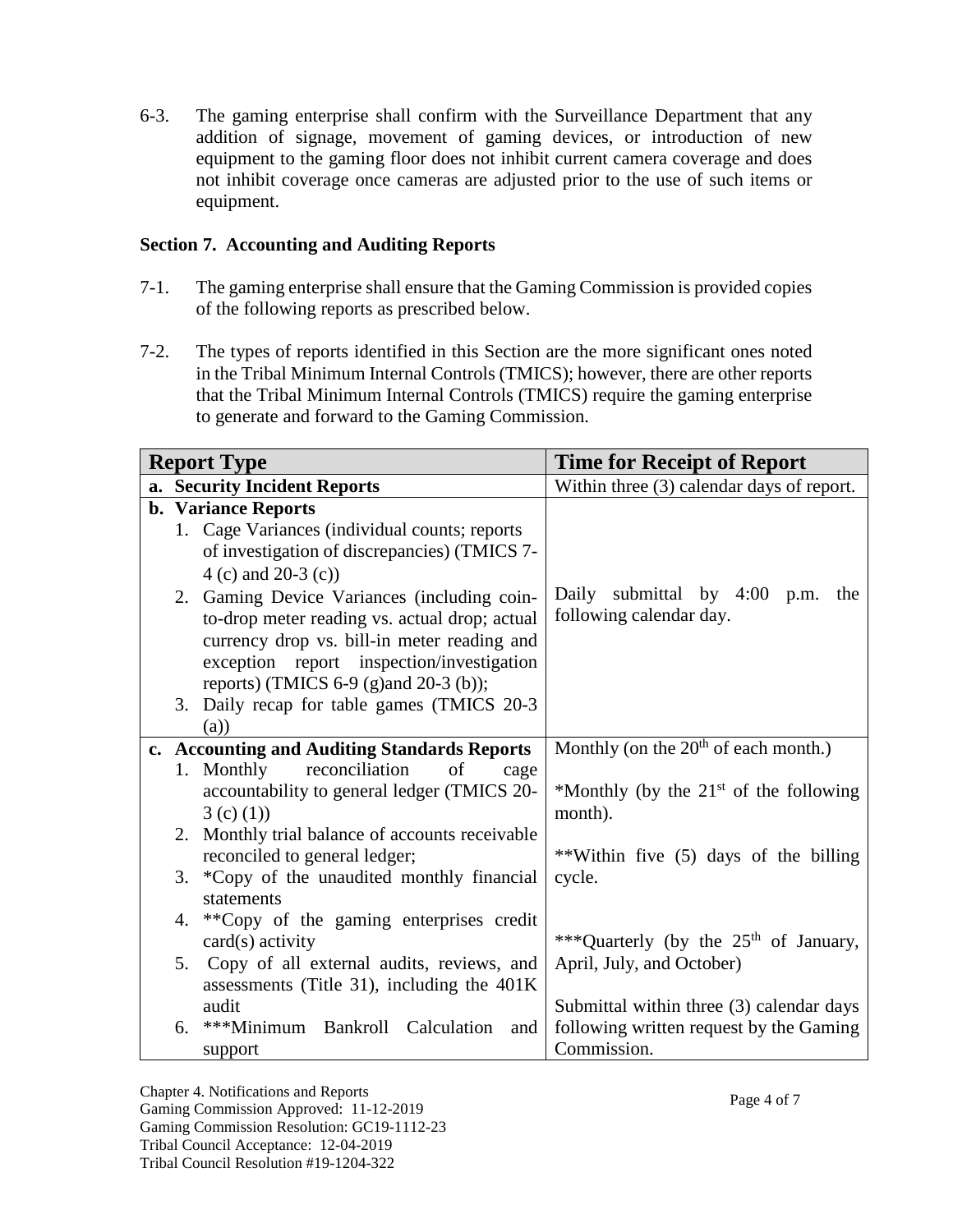| 7. Statistical reports from evaluation<br>of                                                       |                                                        |
|----------------------------------------------------------------------------------------------------|--------------------------------------------------------|
| theoretical vs. actual hold percentages for                                                        |                                                        |
| gaming devices (TMICS 6-8)                                                                         |                                                        |
| 8. Analysis of table games performance                                                             |                                                        |
| standards (TMICS 5-7)                                                                              |                                                        |
| Investigation reports for variances<br>9.<br><b>or</b>                                             |                                                        |
| exceptions noted (TMICS 20-3 (a); (b); (c)                                                         |                                                        |
| and $(f)$                                                                                          |                                                        |
| 10. Other reports required by the Tribal                                                           |                                                        |
| Minimum Internal Controls Standards (i.e.,                                                         |                                                        |
| TMICS 9-11 (b)), Tribal/Federal Regulation                                                         |                                                        |
| or the Tribal-State Compact                                                                        |                                                        |
| d. Daily Operating Report (DOR)                                                                    | Daily submittal by 4:00 p.m.<br>the                    |
|                                                                                                    | following calendar day.                                |
| e. Personnel Action Reports involving the                                                          |                                                        |
| following:                                                                                         | As generated. Submittal by 4:00 p.m. the               |
| Suspension of any licensed employee<br>1.                                                          | first calendar day following action.                   |
| 2. Termination (voluntary or involuntary) of                                                       |                                                        |
| any licensed employee                                                                              | *Monthly (on or before the last Friday of              |
| Title change of any licensed employee<br>3.                                                        | each month).                                           |
| 4. *Employee Roster                                                                                |                                                        |
| f. Updated Slot Floor Plan                                                                         | Monthly (on or before the $1st$ Friday of              |
|                                                                                                    | each month).                                           |
| g. Break in Procedure(s) Exception Notices                                                         | Monthly (on or before the $15th$ of each               |
| 1. Compliance                                                                                      | month).                                                |
|                                                                                                    |                                                        |
|                                                                                                    |                                                        |
| 2. Auditing                                                                                        |                                                        |
| h. Currency Transaction Reports (CTR)                                                              | As generated. Submittal by 4:00 p.m. the               |
|                                                                                                    | first calendar day following generation.               |
| i. Suspicious Activity Reports (SAR)                                                               | As generated. Submittal by 4:00 p.m. the               |
|                                                                                                    | first calendar day following generation.               |
| j. Service Vendor Program                                                                          |                                                        |
| 1. *Full and Current list of approved Service                                                      | *Monthly (on or before the 19 <sup>th</sup> of each    |
| Vendors (Regulation Chapter 19 - Section<br>10-3 (d) $(1)$ )                                       | month).                                                |
| 2.                                                                                                 |                                                        |
| *Tracking of year-to date sales to each                                                            |                                                        |
| approved<br>Service Vendor (Regulation                                                             |                                                        |
| Chapter $19 - \text{Section } 10-3$ (d) (3))                                                       | **As generated. Submittal by 4:00 p.m.<br>first<br>the |
| **Service Vendors the gaming enterprise has<br>3.<br>conduct<br>refused<br>to<br>with<br><b>or</b> | calendar<br>day<br>following                           |
| business<br>of                                                                                     | generation.                                            |
| business<br>suspended<br>result<br>as<br>$\rm{a}$                                                  |                                                        |
| investigation finding (Regulation Chapter 19                                                       |                                                        |
| $-$ Section 10-3 (d) (2))                                                                          |                                                        |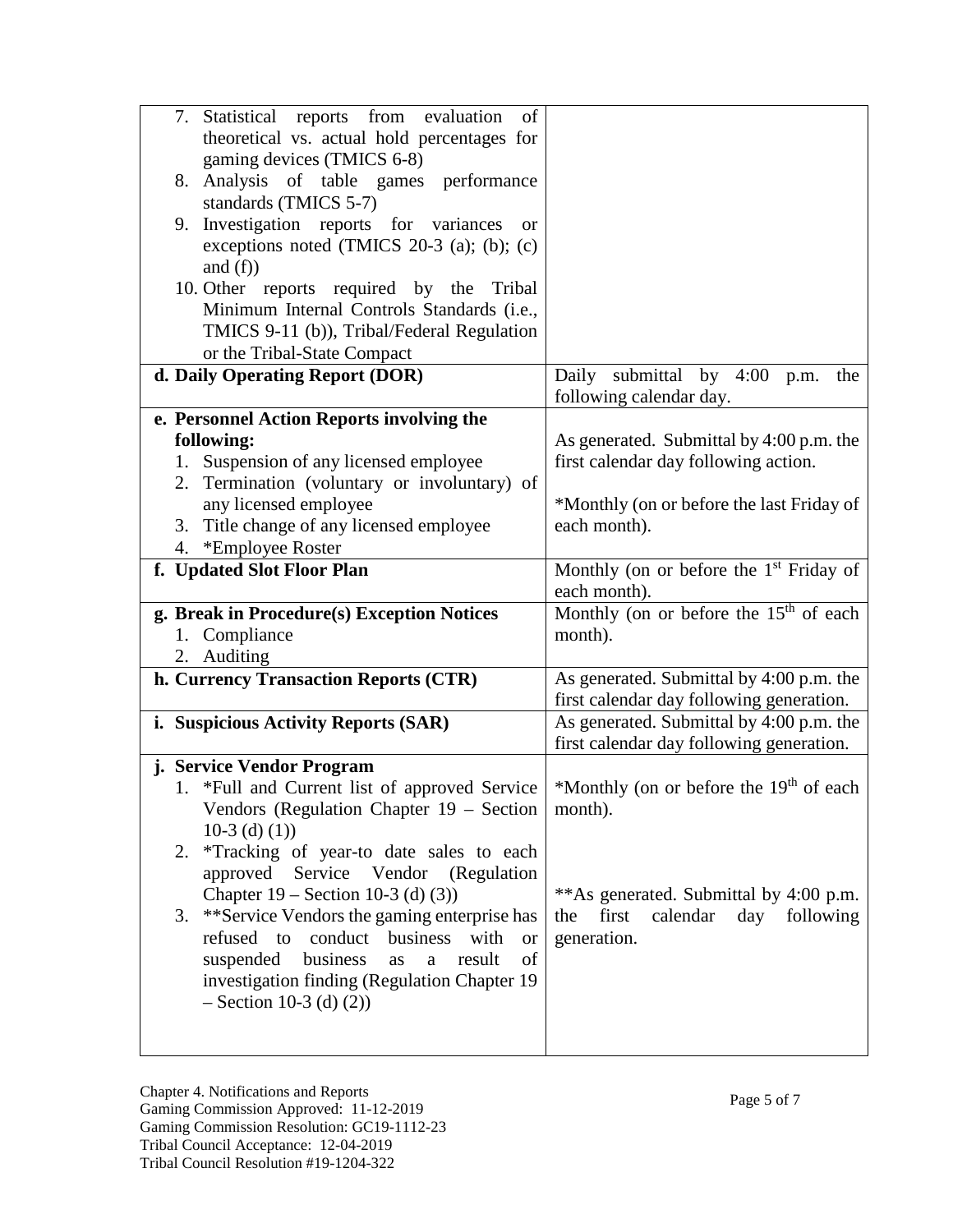| k. Verification of Payments                   | As generated. Submittal by 4:00 p.m. the   |
|-----------------------------------------------|--------------------------------------------|
| Verification that required payments have been | first calendar day following generation.   |
| National<br>submitted to<br>Indian<br>Gaming  |                                            |
| Commission (NIGC) and the State of Michigan   |                                            |
| (per the Tribal-State Compact)                |                                            |
|                                               |                                            |
| l. Health & Safety Inspection Reports         | Upon receipt.                              |
|                                               |                                            |
| m. External Enforcement Actions               | Within twenty-four $(24)$ hours of receipt |
| <b>Internal Revenue Service</b>               | of any enforcement action.                 |
| State of Michigan<br>2.                       |                                            |
| Any other external regulatory agency<br>3.    |                                            |

### **Section 8. Required Notification to the Gaming Commission**

- 8-1. A representative of the gaming enterprise shall notify the Gaming Commission's Surveillance Department immediately for any of the following events. For purposes of this Section, the term "immediately" means verbal notification (via radio or telephone) as soon as practical. Failure to comply with any required reporting requirements set forth in this Section may result in a \$1,000.00 fine.
	- a. A payout and/or jackpot of \$1,200.00 or greater from any gaming device.
	- b. A payout and/or jackpot of \$10,000.00 or greater from any table game.
	- c. All jackpots of \$50,000.00 or greater on any gaming device or table game. The Gaming Commission's Compliance Department **must** verify the jackpot **before** the gaming enterprise can pay out the jackpot.
	- d. Accident or other incident resulting in damage to gaming equipment or electronic data processing (EDP) equipment used in connection with gaming operations.
	- e. The arrest of any person at the gaming enterprise.
	- f. An outside law enforcement agency on property.
	- g. Failure of the slot accounting system, progressive system, or power failure.
	- h. Restriction of a former or current employee of the gaming enterprise.
	- i. Any suspicious or suspected criminal activity.